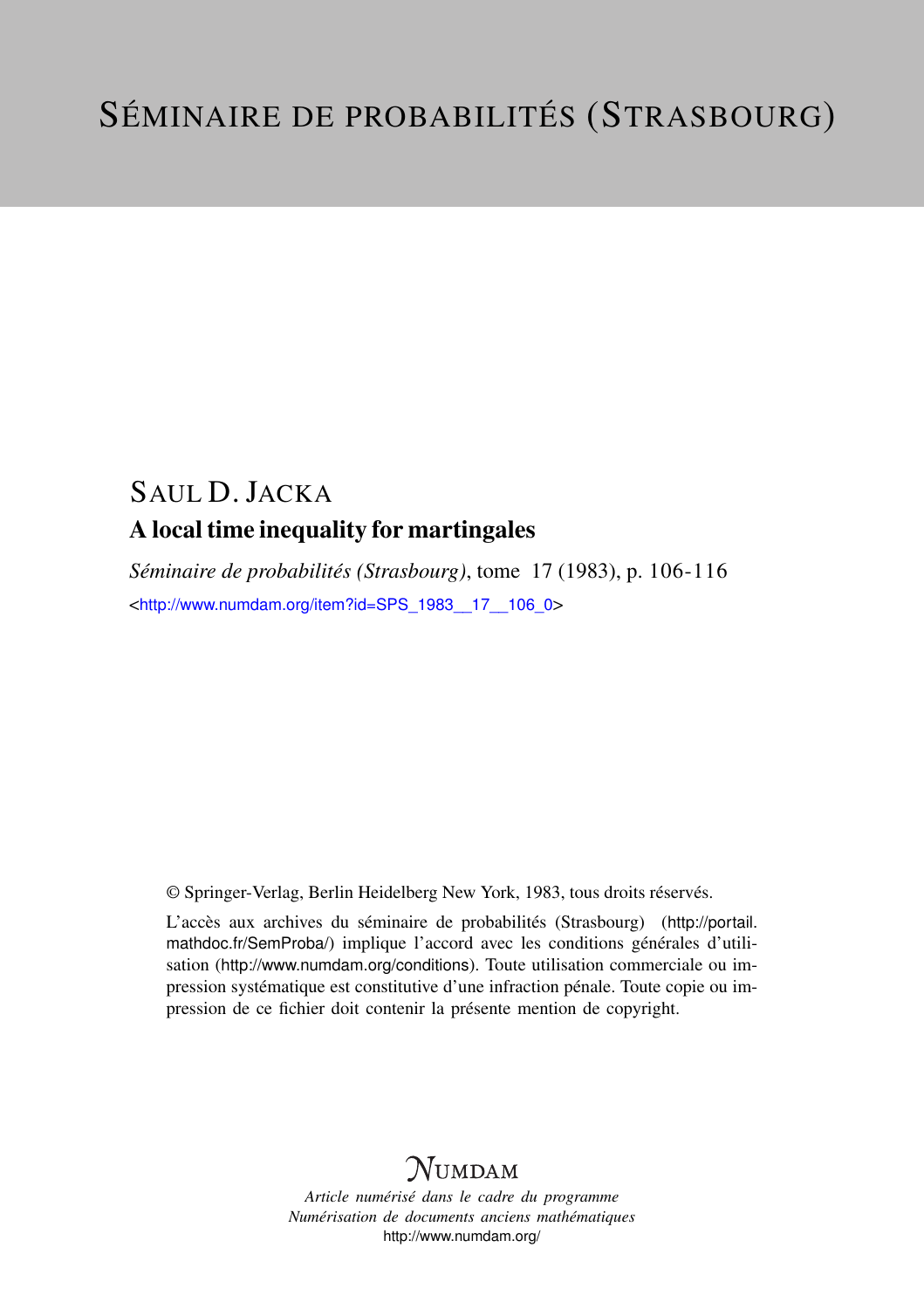## by S.D. Jacka\*

M.T. Barlow and M. Yor C1J have established the existence of universal constants  $c_p, C_p > 0$  such that, for all continuous martingales  $M$ , with  $M_0=0$ :

$$
c_p \| \langle M \rangle_{\infty}^{\frac{1}{2}} \|_{p} \leq \| \sup_{a} L_{\infty}^{a}(M) \|_{p} \leq C_p \| \langle M \rangle_{\infty}^{\frac{1}{2}} \|_{p} . \qquad (A)
$$

One is naturally led to consider possible extensions of these inequalities involving the term  $\sup_{a} \sup_{t} |L^{\alpha}_{t}(M) - L^{\alpha}_{t}(N)|$  and in this paper we establish the existence of a universal constant  $c_p$  such that

$$
\|\left(\langle M-N\rangle_{\infty} - \langle M-N\rangle_{0}\right)^{\frac{1}{2}}\|_{p} \leq C_{p} \|\sup_{a} \sup_{t} |L_{t}^{a}(M) - L_{t}^{a}(N)| \|_{p}
$$

for all continuous martingales M and N (Theorem 1). Conversely, Barlow and Yor [2], have recently established the inequality:

$$
|| \sup_{a} \sup_{t} |L_{t}^{a}(M) - L_{t}^{a}(N) | \bigg\|_{p}
$$
  
\n
$$
\leq C_{p} ||(M-N) \cdot \frac{1}{\infty} ||_{p}^{3} ||M_{\infty}^{*} + N_{\infty}^{*} ||_{p}^{3} \left\{ 1 \vee \ln \left( \frac{||M_{\infty}^{*} + N_{\infty}^{*}||_{p}}{||(M-N) \cdot \frac{1}{\infty}||_{p}} \right) \right\}^{2}
$$
(B)

We also establish (Theorem 2) the ess sup equality:

$$
\begin{array}{c|c|c|c|c|c} \n\text{...} & \text{...} & \text{...} & \text{...} & \text{...} & \text{...} & \text{...} \\ \n\text{...} & \text{...} & \text{...} & \text{...} & \text{...} & \text{...} & \text{...} & \text{...} \\ \n\text{...} & \text{...} & \text{...} & \text{...} & \text{...} & \text{...} & \text{...} & \text{...} & \text{...} \\ \n\text{...} & \text{...} & \text{...} & \text{...} & \text{...} & \text{...} & \text{...} & \text{...} & \text{...} & \text{...} \\ \n\text{...} & \text{...} & \text{...} & \text{...} & \text{...} & \text{...} & \text{...} & \text{...} & \text{...} & \text{...} & \text{...} \\ \n\text{...} & \text{...} & \text{...} & \text{...} & \text{...} & \text{...} & \text{...} & \text{...} & \text{...} & \text{...} \\ \n\text{...} & \text{...} & \text{...} & \text{...} & \text{...} & \text{...} & \text{...} & \text{...} & \text{...} & \text{...} \\ \n\text{...} & \text{...} & \text{...} & \text{...} & \text{...} & \text{...} & \text{...} & \text{...} & \text{...} & \text{...} \\ \n\text{...} & \text{...} & \text{...} & \text{...} & \text{...} & \text{...} & \text{...} & \text{...} & \text{...} & \text{...} \\ \n\text{...} & \text{...} & \text{...} & \text{...} & \text{...} & \text{...} & \text{...} & \text{...}
$$

\* This research was supported by the SERC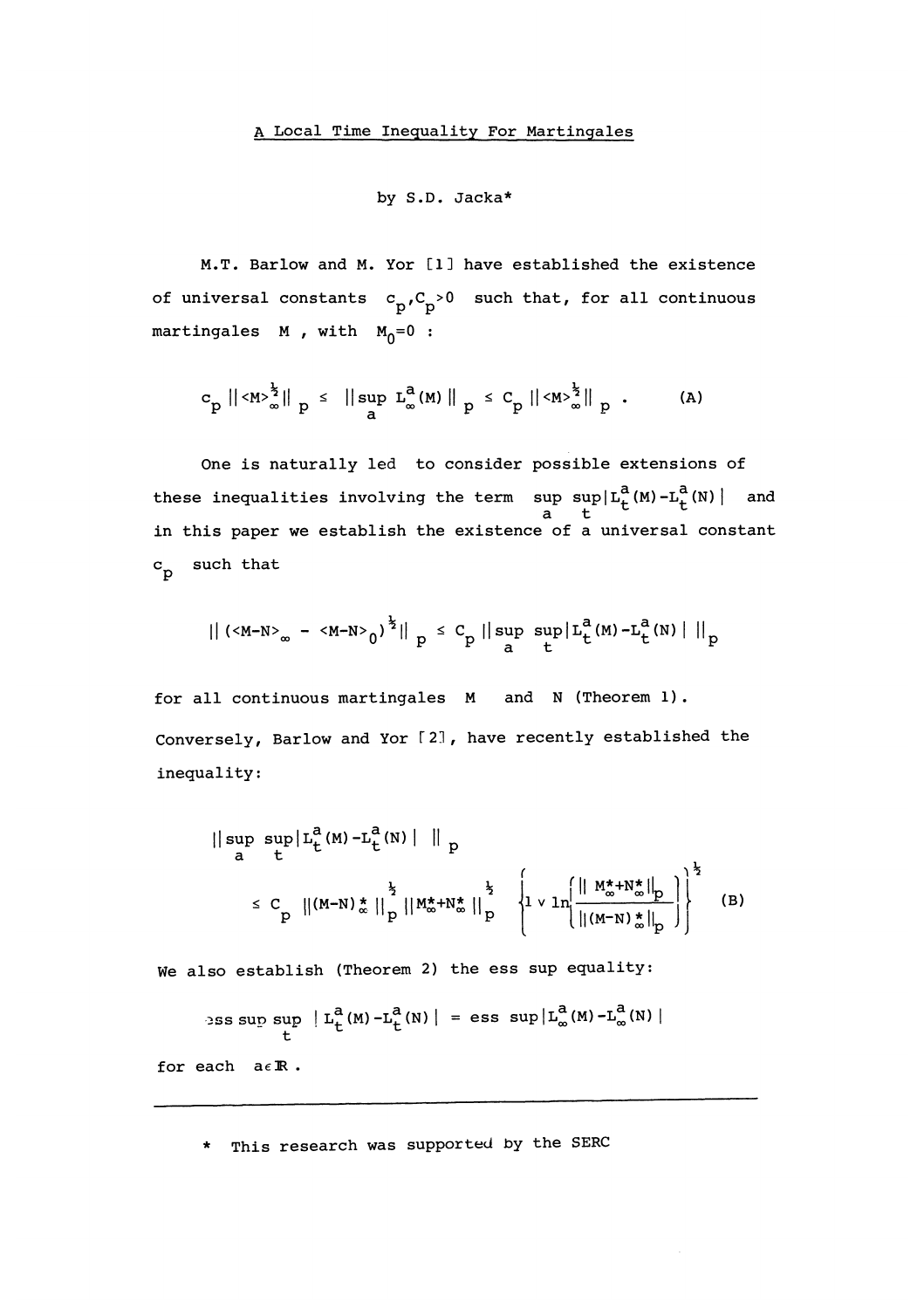Let  $(\Omega, F, (F_+; t \ge 0))$  be a filtered probability space satisfying the usual conditions. For any random variable f and any  $p \in (0, \infty)$  we set  $||f||_p = (E[|f|^p])^{1/p}$  and we set  $||f||_{\infty}$  = ess sup | f| . For any continuous local  $F_{+}$ -martingale X and any  $p \in (0, \infty)$  we set  $||x||_{H^{\text{p}}} = ||\langle x \rangle^{\frac{1}{2}}_{\infty}||_{p}$  where  $\langle x \rangle_{t}$ is the unique, increasing adapted process such that  $~{ _{0}}$  =  $x_{0}^{2}$ and  $X_t^2 - \langle X \rangle_t$  is a local  $F_t$ -martingale, and define  $H^D$  $= {X : ||X||_{H}p<\infty}$ .

We recall the Burkholder-Davis-Gundy inequalities which state that for each  $p \in (0, \infty)$  there exist universal constants  $c_p, C_p > 0$  such that, for all  $X \in H^p$ 

$$
c_p ||x_{\infty}^*||_p \le ||\langle x \rangle_{\infty}^{\frac{1}{2}}||_p \le c_p ||x_{\infty}^*||_p
$$

where  $X_t^* = \sup_{s \le t} |X_s|$ .

Following [5J we define the local time of X by Tanaka's formula:

$$
|x_{t} - a| = |x_{0} - a| + \int_{0+}^{t} sgn(x_{s} - a) dx_{s} + L_{t}^{a}(x) ,
$$

we recall that, for each a ,  $L_{+}^{a}$  (X) is increasing in t, [6], and the support of the measure  $dL_f^a$  is contained in  ${t : X_t=a}$  . Furthermore, since we are working with continuous local martingales we may take a version of  $(L_f^{\tilde{a}}(X); a \in \mathbb{R}$ , t≥0) which is jointly continuous in a and t, [3].

For any  $X \in H^P$  set  $\hat{X} = X - X_0$ . Finally we recall two definitions : if  $F : \mathbb{R}^+ \rightarrow \mathbb{R}^+$  is an increasing function with  $F(0)=0$  ,  $F(x) \ne 0$  for  $x \ne 0$  we say that F is moderate if there exists an  $\alpha > 1$  such that

$$
\sup_{x>0} \frac{F(\alpha x)}{F(x)} < \infty
$$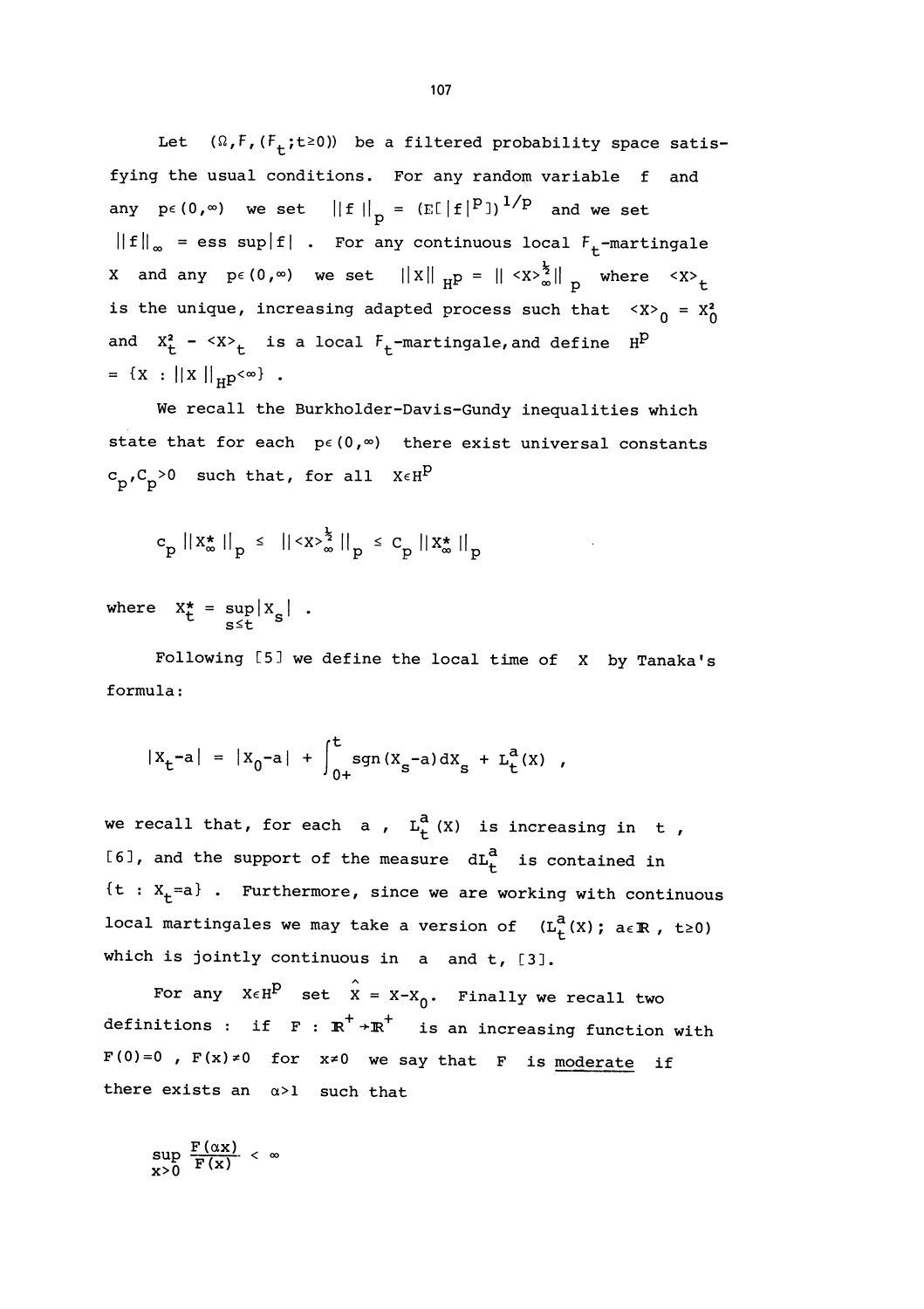and that F is  $slowly$  increasing if there exists an  $\alpha > 1$  such that

$$
\sup_{x>0} \frac{F(\alpha x)}{F(x)} < \alpha.
$$

Theorem 1 For each  $p>0$  there exists a universal constant  $c_p$ such that

$$
c_p \mid \mid \sup_{a} \sup_{t} \mid L_t^a(M) - L_t^a(N) \mid \mid \mid_p \mid \quad \text{if} \quad (M-N)_{\infty} - \text{if} \quad N > 0 \mid \quad \text{if} \quad (1)
$$

for all  $M$  and  $N$  in  $H^D$ .

The proof is obtained via several lemmas.

For  $M$ ,  $N \in H^{\rho}$  define, for each c>0, the stopping time

 $\tau_c = inf\{t \ge 0 : |M_t - N_t| \ge |M_0 - N_0| + c\}$ 

where the infimum of the empty set is taken as  $+\infty$ .

Lemma 2 For  $M$  and  $N$  in  $H<sup>1</sup>$ 

$$
8E\left[\sup_{a} \sup_{t} |L_{t}^{a}(M) - L_{t}^{a}(N)| I_{(\tau_{C} < \infty)}\right] \geq cP(\tau_{2C} < \infty) \tag{2}
$$

Proof Define

$$
\sigma_{\mathbf{C}} = \inf \{ t \ge \tau_{\mathbf{C}} : \| \mathbf{M}_{\mathbf{C}} - \mathbf{M}_{\tau_{\mathbf{C}}} \| \mathbf{V} \| \mathbf{N}_{\mathbf{C}} - \mathbf{N}_{\tau_{\mathbf{C}}} \| \ge \frac{1}{2} \mathbf{C} \}
$$

Now, by the continuity of  $M$  and  $N$  ,  $|M_{T_{\rm c}}-N_{T_{\rm c}}|$ on ( $\tau_c^{<\infty}$ ) , and so  $N_t$  does not hit  $M_{\tau_c}$  and  $M_t$  does not hit  $N_{T_{\alpha}}$  on the interval  $[\tau_{\alpha}, \sigma_{\alpha}]$ ; therefore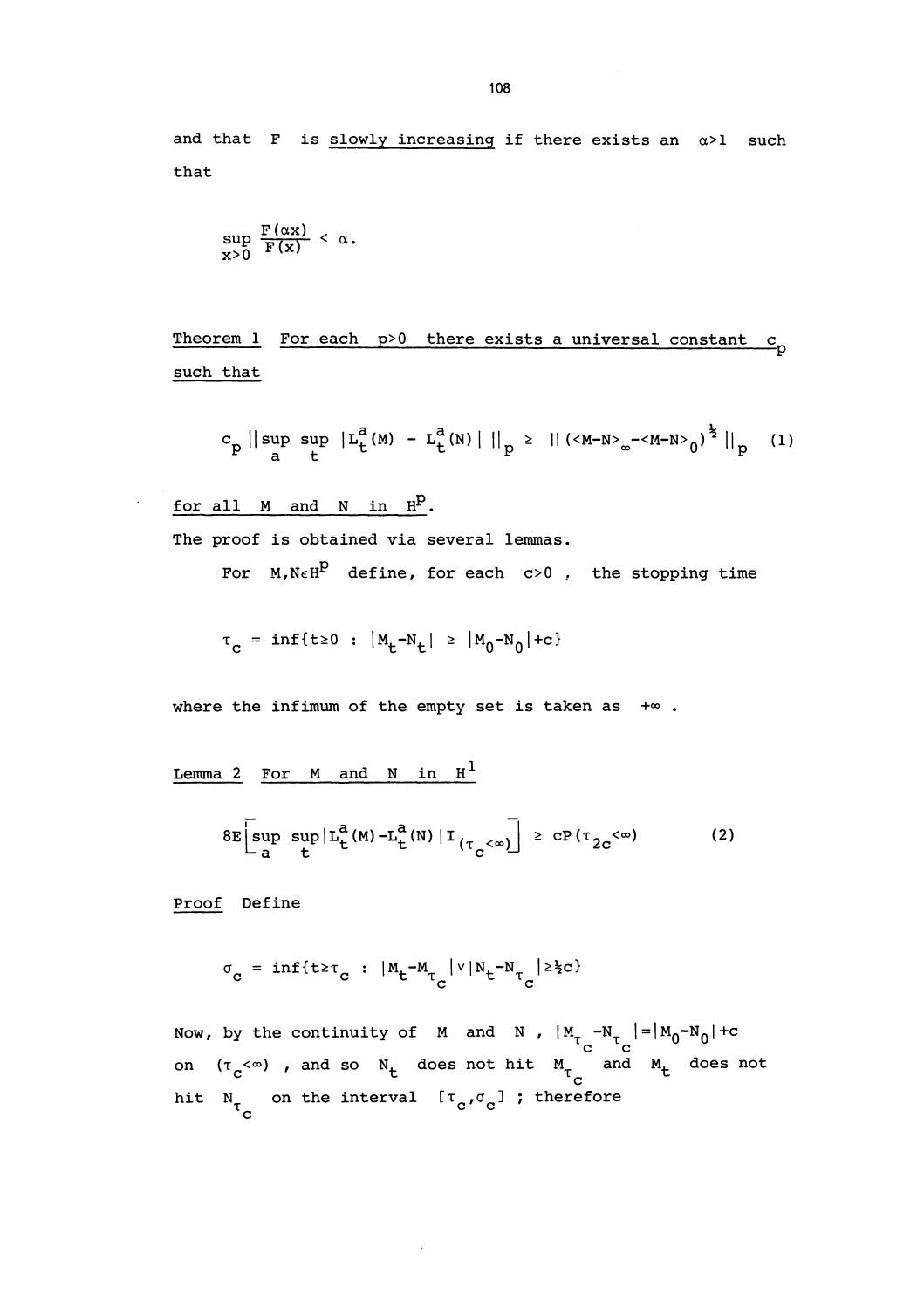$$
L_{\sigma_C}^{M_{\tau_C}(N)} = L_{\tau_C}^{M_{\tau_C}(N)}
$$
\n
$$
L_{\sigma_C}^{N_{\tau_C}(N)} = L_{\tau_C}^{N_{\tau_C}(N)}
$$
\n(3)

setting

$$
U(a, t) = L_t^a(M) - L_t^a(N)
$$
  

$$
D_t = \sup_{a} \sup_{s \le t} U(a, s)
$$

we see that

$$
^{4D}\sigma_{\check{C}}^{\ \ I}(\tau_{c}^{\ \ <\omega})\ ^{\ge\ [U(M_{\tau_{c}}^{\ \sigma})^{-U(M_{\tau_{c}}^{\ \tau_{c}})}] -\ [U(N_{\tau_{c}}^{\ \sigma})^{-U(N_{\tau_{c}}^{\ \tau_{c}})}] }
$$

Using (3) we obtain

$$
^{4D_{\infty}I}(\tau_{C}^{<\infty}) \stackrel{\text{M}_{\tau}}{=} (L_{\sigma_{C}^{C}}^{M_{\tau}C}(M) - L_{\tau_{C}^{C}}^{M_{\tau}C}(M)) + (L_{\sigma_{C}^{C}}^{N_{\tau}C}(N) - L_{\tau_{C}^{C}}^{N_{\tau}C}(N))
$$
(4)

Applying Tanaka's formula we see that the right-hand side of (4) is

$$
|M_{\sigma_{\rm C}} - M_{\tau_{\rm C}}| + |N_{\sigma_{\rm C}} - N_{\tau_{\rm C}}| - \int_{\tau_{\rm C}}^{\sigma_{\rm C}} \text{sgn}(M_{\rm s} - M_{\tau_{\rm C}}) dM_{\rm s}
$$

$$
- \int_{\tau_{\rm C}}^{\sigma_{\rm C}} \text{sgn}(N_{\rm s} - N_{\tau_{\rm C}}) dN_{\rm s}
$$
(5)

The two stochastic integrals in (5) are martingales in  $H^1$ , as  $M$  and  $N$  are in  $H^1$  , and so, applying the optional sampling theorem we obtain

$$
4E(D_{\infty}I_{(\tau_{\mathbf{C}}<\infty}) \geq E[\vert M_{\sigma_{\mathbf{C}}}-M_{\tau_{\mathbf{C}}} \vert + \vert N_{\sigma_{\mathbf{C}}}-N_{\tau_{\mathbf{C}}} \vert ]
$$
 (6)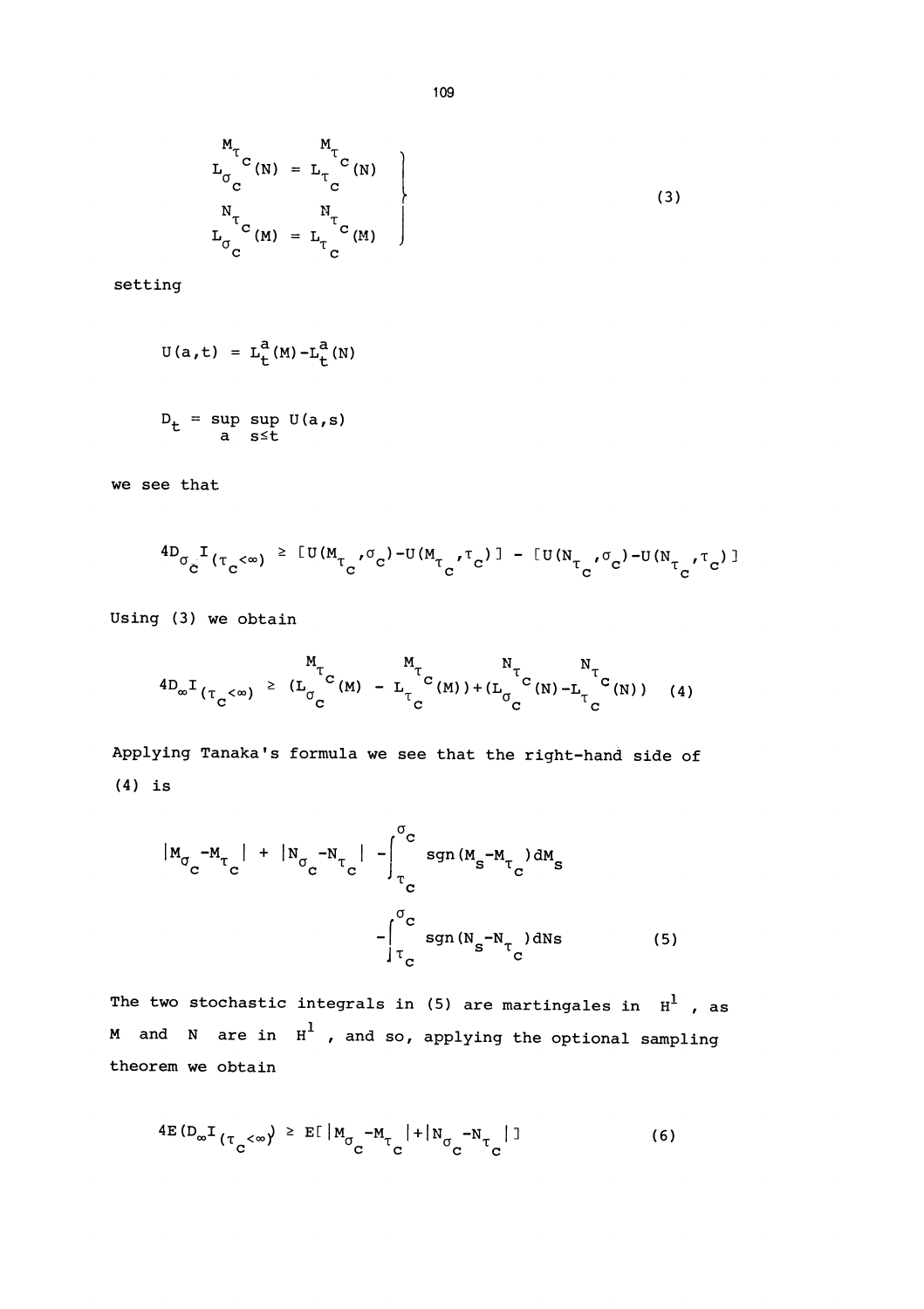Finally,  $\sigma_c<\tau_{2c}$ , and on  $(\sigma_c<\infty)$ ,  $|M_{\sigma_c}-M_{\tau_c}|+|N_{\sigma_c}-N_{\tau_c}| \geq c/2$ so, substituting in (6) we obtain (2) D.

The following is a slight adaptation of lemma 1.4 of [4J. Lemma  $3 [4, lemma 1.4]$  If X is a positive, right-continuous adapted process and B is an increasing, previsible process with  $X_{0} = B_{0} = 0$ , such that for all finite stopping times T;  $E[X_{T}] \leq E[B_{T}],$  then for each slowly increasing function F there exists a constant  $C_F$  such that

 $C_{\mathbf{F}}$  E[F(X<sup>\*</sup><sub>∞</sub>)]  $\leq$  E[F(B<sub>∞</sub>)] .

Lemma 4 There exists a universal constant K such that for all  $M, N \in H^1$ 

$$
KE\left[\sup_{a} \sup_{t} |L_{t}^{a}(M) - L_{t}^{a}(N)|\right] \geq E[(M-N)\frac{1}{\infty} - |M_{0} - N_{0}|]
$$
 (7)

Proof Integrating the inequality (2) with respect to c we obtain

$$
8E[D_{\infty}[(M-N)\frac{*}{\infty}||M_{0}-N_{0}||] = 8\int_{0}^{\infty}E[D_{\infty}I_{(\tau_{C}<\infty)}]dc
$$
  

$$
\geq \int_{0}^{\infty}C P(\tau_{2C}<\infty)dc = \frac{1}{2}E[((M-N)\frac{*}{\infty}-|M_{0}-N_{0}|)^{2}]
$$

which gives, using Hölder's inequality

$$
KED_{\infty}^{2} \geq E[( (M-N)_{\infty}^{*} - |M_{0}-N_{0}|)^{2} ]
$$
 (8)

 $(M-N)^*$  -  $|M_0-N_0|$  is a positive right-continuous adapted process whilst D is continuous (and so previsible) as a consequence of the joint continuity in  $(a, s)$  of  $(L_S^{\tilde{a}}(M)$  and  $(L_S^{\tilde{a}}(N)$ .) Applying (8) to the martingales  $M^T$  and  $N^T$  we see that  $[(M-N)^* - [M_0 - N_0]]^2$  and  $KD_t^2$  satisfy the conditions of lemma 3 so setting  $F(x) = x^{\frac{1}{2}}$  we obtain (7)  $\Box$ .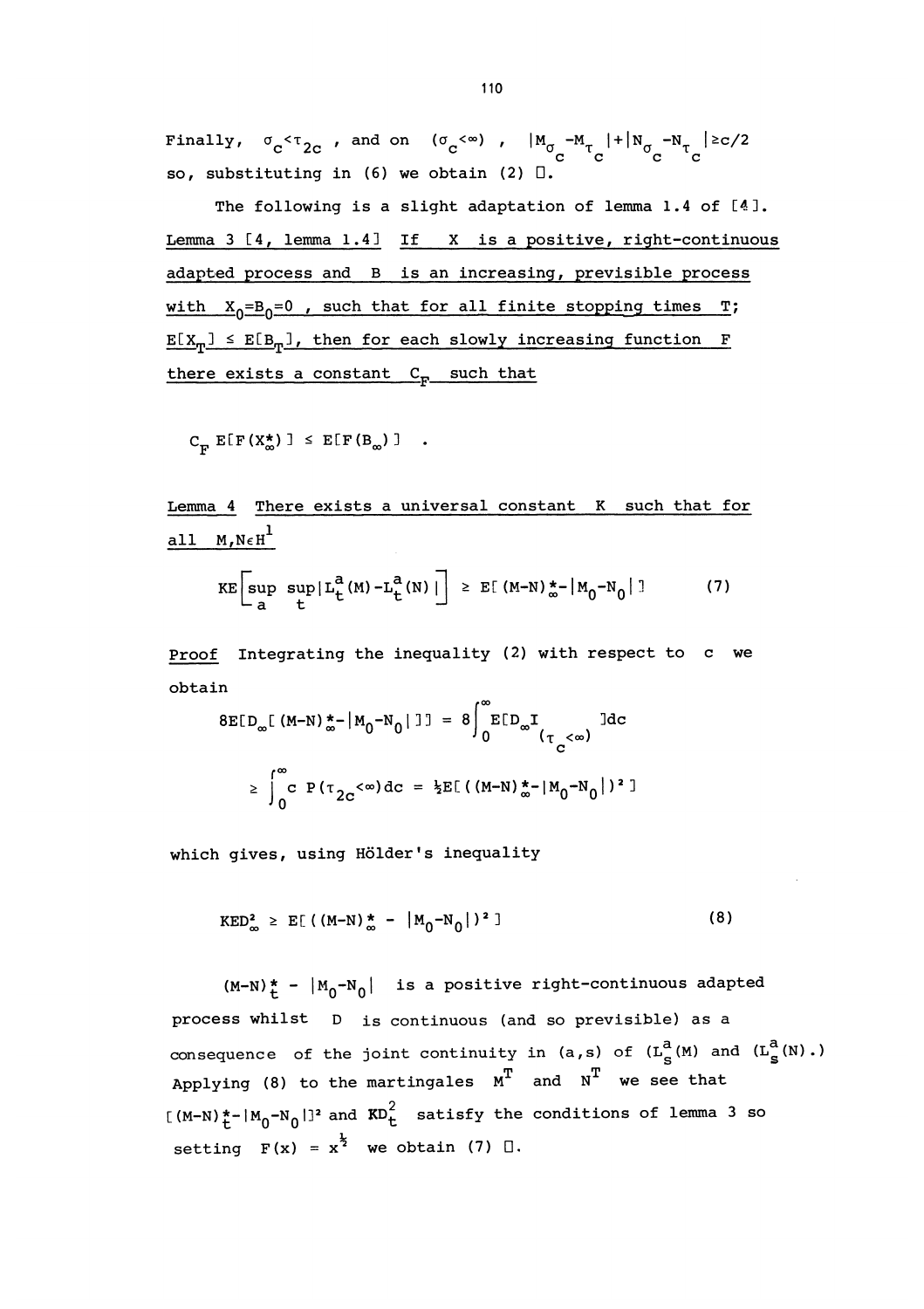Lemma 5 There exists a universal constant c such that

c E[sup 
$$
\sup_{a}
$$
  $\sup_{t} |L_{t}^{a}(M) - L_{t}^{a}(N)|] \ge E[\langle M-N \rangle_{\infty}^{\frac{1}{2}}]$  (9)

Proof Set

$$
v = inf\{t \ge 0 : |M_t - M_0| v |N_t - N_0| \ge \frac{1}{2} |M_0 - N_0| \}.
$$

As the ranges of  $(M_t; t \le v)$  and  $(N_t; t \le v)$  are disjoint  $L_t^a(M) \wedge L_t^a(N) = 0$  for each a, for  $t \le v$ . Thus

$$
D_{\mathcal{V}} = (\sup_{a} L_{\mathcal{V}}^{\mathbf{a}}(M)) \vee (\sup_{a} L_{\mathcal{V}}^{\mathbf{a}}(N)) \geq \frac{1}{2} (\sup_{a} L_{\mathcal{V}}^{\mathbf{a}}(M)) + \frac{1}{2} (\sup_{a} L_{\mathcal{V}}^{\mathbf{a}}(N))
$$

and so by theorem  $3.1$  of  $[1]$ 

$$
\texttt{C} \quad \texttt{ED}_{\infty} \geq \texttt{E} \left( \hat{\mathbf{M}}_{\mathcal{V}}^{\star} + \hat{\mathbf{N}}_{\mathcal{V}}^{\star} \right)
$$

which leads to

4c ED<sub>$$
\infty
$$</sub>  $\geq$  4E( $(\hat{M}_{\circ}^{*} + \hat{N}_{\circ}^{*})$  I  $(\sqrt{<}\infty)$ ) + 4E( $(\hat{M}_{\infty}^{*} + \hat{N}_{\infty}^{*})$  I  $(\sqrt{=}\infty)$ )  
 $\geq$  2E( $|M_{0} - N_{0}|$  I  $(\sqrt{<}\infty)$ ) + E( $(\hat{M} - \hat{N}) \times I_{(\sqrt{<}\infty)}$ ) (10)

Adding (7) and (10) we obtain

 $\geq$  E[( $\hat{M}-\hat{N}$ ) $\frac{\star}{\infty}$ ]

$$
EED_{\infty} \geq E((M-N)\frac{*}{\infty} - |M_0 - N_0|) + 2E(|M_0 - N_0| I_{(\nu < \infty)}) + E((M-N)\frac{*}{\infty}I_{(\nu = \infty)})
$$
  
=  $E[(M-N)\frac{*}{\infty} - |M_0 - N_0|)I_{(\nu = \infty)} + ((M-N)\frac{*}{\infty} + |M_0 - N_0|)I_{(\nu < \infty)}]$   
+  $E((\hat{M}-\hat{N})\frac{*}{\infty}I_{(\nu = \infty)})$ 

 $\lambda$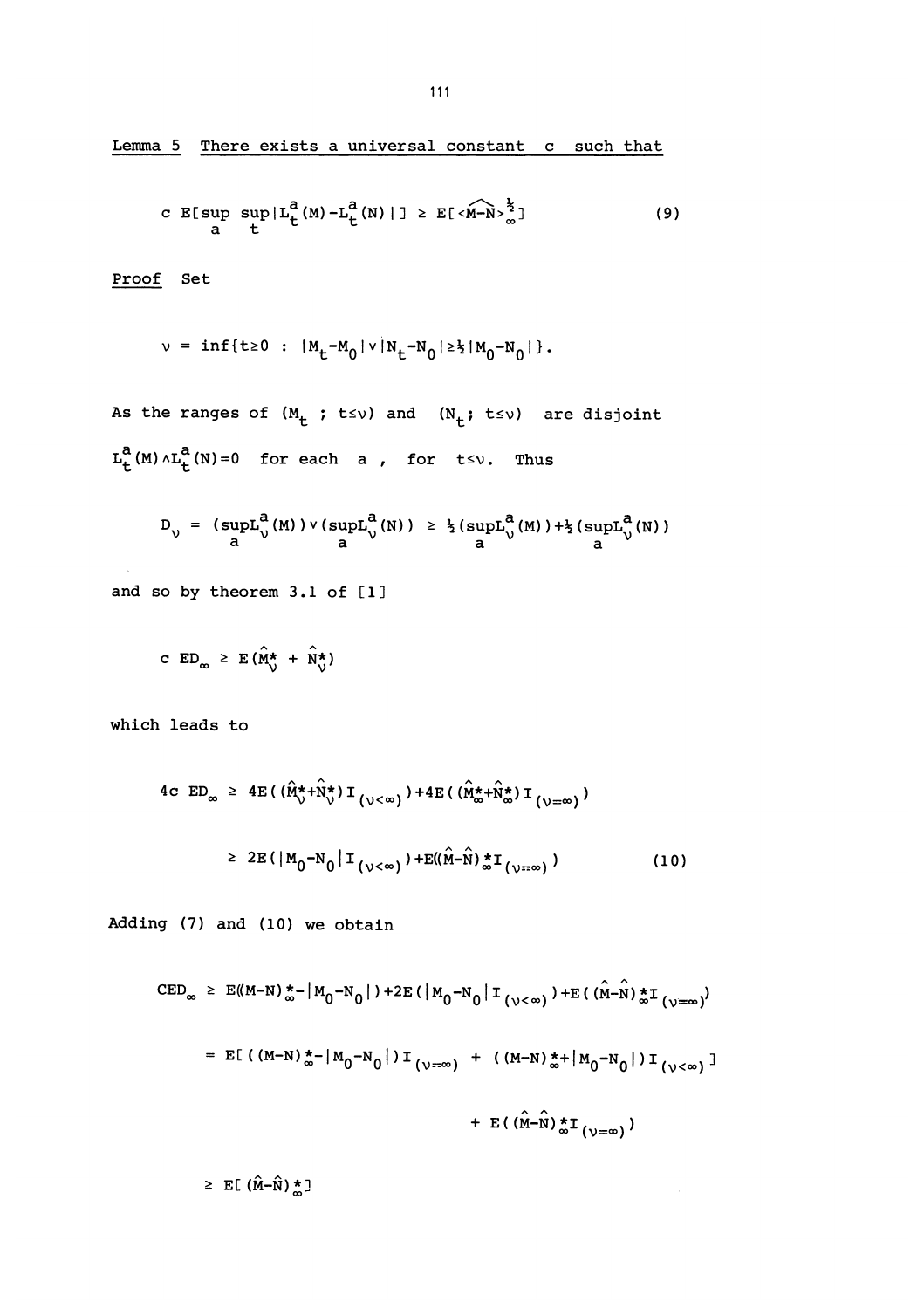We obtain (9) by observing that  $(\hat{M}-\hat{N}) = (\hat{M}-\hat{N})$  and by applying the Burkholder-Davis-Gundy inequality with  $p=1$   $\Box$ . Lemma 6 [4, lemma 1.1] If A and, B are increasing, previsible processes and there exist a,q>0 such that for all pairs of finite stopping times S<T

$$
E[(A_{T}I_{(T>0)}-A_{S}I_{(S>0)})^{q}] \leq aE[B_{T}^{q}I_{(T> S)}]
$$

then for every moderate function  $F$  there exists a  $c=c(a,q,F)$ such that

$$
E[F(A_{\infty})] \leq c E[F(B_{\infty})]
$$

Proof of theorem 1 For  $M, N \in H^1$  set

$$
m_{t} = M^{T}_{(S+t)}
$$

$$
n_{t} = N^{T}_{(S+t)}
$$

We see that

$$
L_{t}^{a}(m) = L_{S+t}^{a}(M^{T}) - L_{S}^{a}(M^{T})
$$
  

$$
L_{t}^{a}(n) = L_{S+t}^{a}(N^{T}) - L_{S}^{a}(N^{T})
$$

and, applying lemma 5 to these  $(F_{S+t})$ -martingales we obtain, with some simple manipulation

$$
2ED_{T}I_{(S  

$$
\geq CE[\langle \hat{m} - \hat{n} \rangle_{T-S}^{\frac{1}{2}}]
$$
  

$$
\geq CE[\langle \hat{M} - \hat{N} \rangle_{T}^{\frac{1}{2}} - \langle \hat{M} - \hat{N} \rangle_{S}^{\frac{1}{2}}]
$$
$$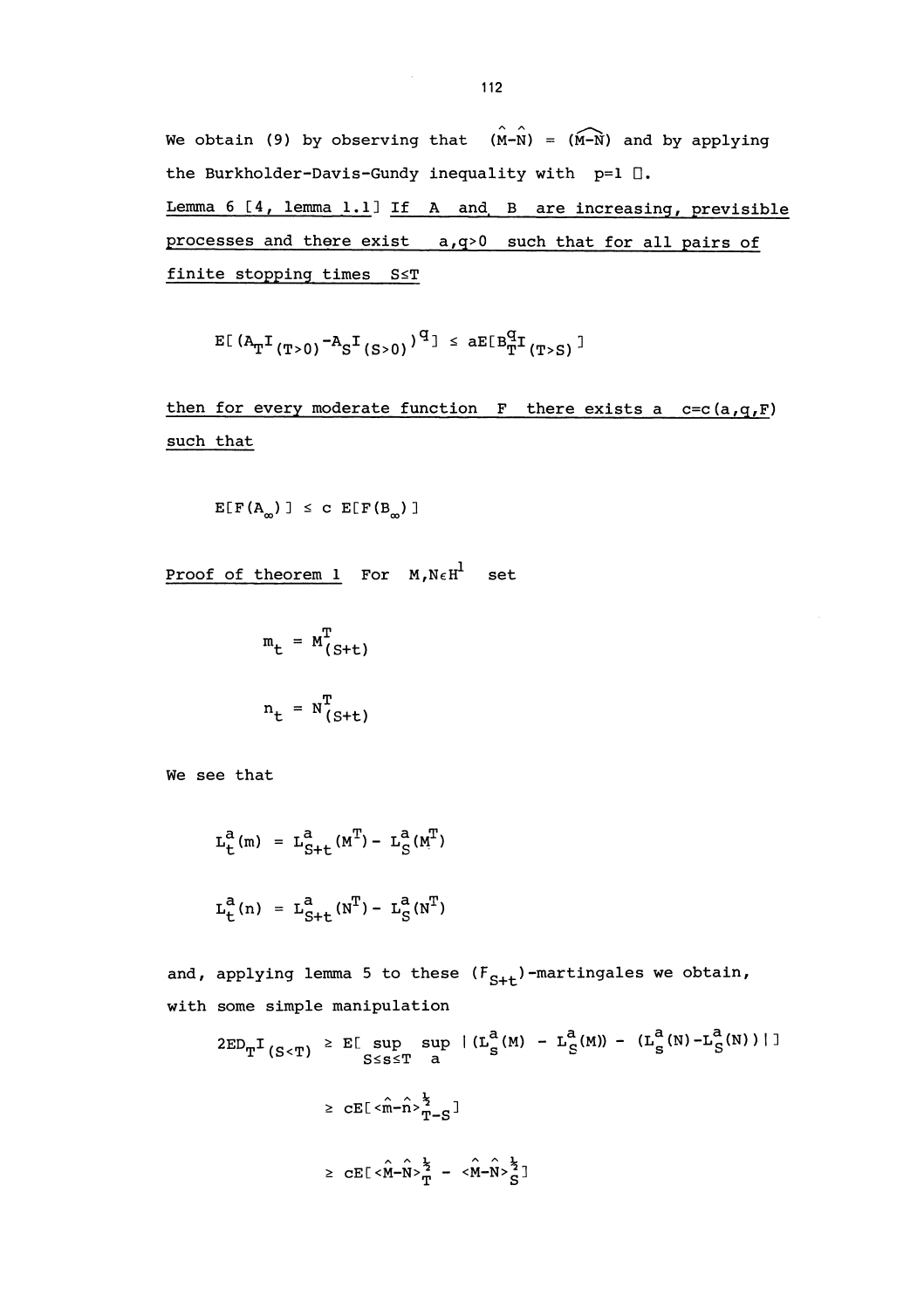So we obtain (1) by lemma 6 with  $F(x) = x^D$ . To complete the proof in the case p<1 , we apply the above inequality to  $\begin{smallmatrix} S & S \ S & \end{smallmatrix}$ and  $N^{S_n}$ , where  $S_n = inf\{t : |M_t| \vee |N_t| \ge n\}$ . and then use monotone convergence to obtain the result. D

Corollary 7 If F is a moderate function there exists a universal constant  $C_F$  such that

$$
C_F E(F(\sup_{a} \sup_{t} |L_t^{a}(M) - L_t^{a}(N) |) \ge E(F((_{\infty}-_{0})^{\frac{1}{2}}))
$$

for all continuous local martingales M and N .

The proof follows immediately from the above.

Remark Inequality (B) [Barlow and Yor] leads one to ask whether there exists a universal c such that

c E[sup 
$$
\sup_{a}
$$
  $\sup_{t} |L_{t}^{a}(M) - L_{t}^{a}(N) | ] \ge || (M-N)_{\infty}^{*} ||_{1}^{1-\epsilon} ||M_{\infty}^{*} + N_{\infty}^{*} ||_{1}^{\epsilon}$ 

for some  $\varepsilon > 0$ . The answer is no. For, take a brownian motion B with  $B_0=0$ , let  $T = inf{t \ge 0} : |B_+| = 1$  and take  $\delta > 0$ ; setting  $M = B^{T+\delta}$   $N = B^{T}$  we find that  $D_\infty\;=\;\sup\limits_{\substack{a\in T\leq t\leq T+\delta}}\;\left|\;L_t^a(\mathbf{B})\;-\;L_T^a(\mathbf{B})\;\right|\;=\;\sup\limits_{\substack{a}}\left(L_{T+\delta}^a(\mathbf{B})-L_T^a(\mathbf{B})\right)\quad\text{and so}\,,$ by [1],  $ED_{\infty} \leq C\delta^{\frac{1}{2}}$  whilst  $E(M_{\infty}^{*}+N_{\infty}^{*}) \geq 2$  and  $E[(M-N)_{\infty}^{*}] \geq C\delta^{\frac{1}{2}}$ so that

$$
\frac{\|(M-N)^{\star}\|_{1}^{1-\epsilon}\|M^{\star}_{\infty}+N^{\star}_{\infty}\|_{1}^{\epsilon}}{\mathrm{ED}_{\infty}} \geq K\delta^{-\frac{1}{2}\epsilon} \longrightarrow \infty \text{ as } \delta\downarrow 0.
$$

We now present our second result.

Theorem 8 If M and N are in 
$$
H^{\perp}
$$
 then, for each  $a \in \mathbb{R}$ ,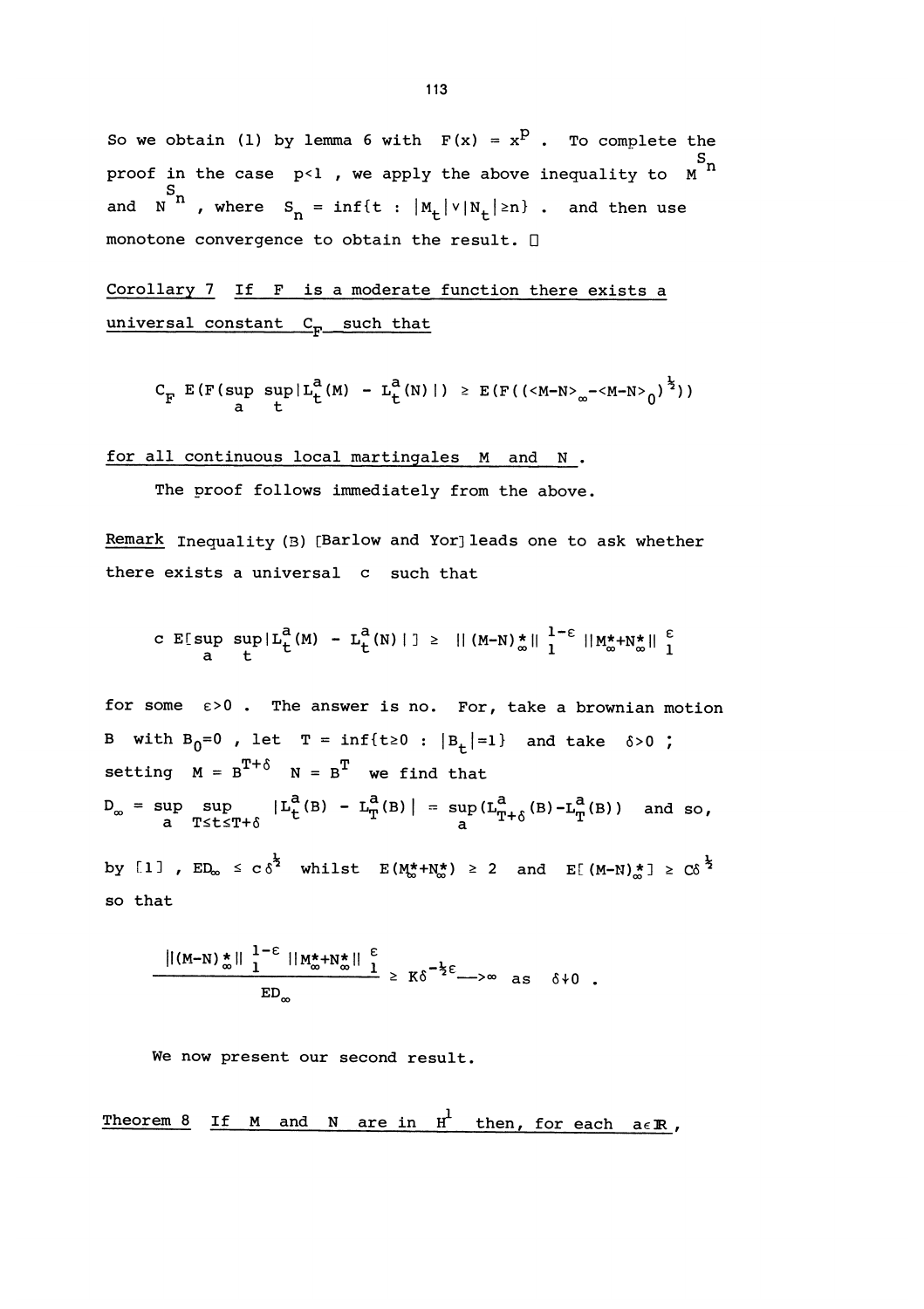$$
|| L_{\infty}^{a}(M) - L_{\infty}^{a}(N) ||_{\infty} = || sup_{L} | L_{L}^{a}(M) - L_{L}^{a}(N) ||_{\infty}
$$

Proof Let  $n = \text{ess sup} | L_{\infty}^{a}(M) - L_{\infty}^{a}(N) |$  , and define

$$
\sigma = \inf\{t \geq 0 : L_t^a(M) - L_t^a(N) \geq \eta + 2\varepsilon\}
$$

$$
\tau = \inf\{t \geq \sigma : L_t^a(M) - L_t^a(N) \leq \eta + \varepsilon\}
$$

Since  $L_{\infty}^{a}(M) - L_{\infty}^{a}(N) \leq \eta$  we see that  $(\sigma < \infty) = (\tau < \infty)$  . Consider

$$
|N_{\tau} - a| - |N_{\sigma} - a| = (|N_{\tau} - a| - |N_{\sigma} - a|)I_{(\sigma < \infty)} =
$$
  

$$
L_{\tau}^{a}(N) - L_{\sigma}^{a}(N) - \int_{\sigma}^{T} sgn(N_{s} - a) dNs
$$
 (11)

 $N \in H^1$  so the stochastic integral in (11) is uniformly integrable so, by the optional sampling theorem

$$
\mathbb{E}[(|N_{\tau}-a|-|N_{\sigma}-a|)T_{(\sigma<\infty)}] = \mathbb{E}[L_{\tau}^{a}(N)-L_{\sigma}^{a}(N)]
$$

But on  $(\tau < \infty) = (\sigma < \infty)$ ,  $N_{\tau} = a$  so

$$
0 \geq E[(|N_{\tau} - a| - |N_{\sigma} - a|) I_{(\sigma < \infty)}] = E[L_{\tau}^{a}(N) - L_{\sigma}^{a}(N)] \geq 0 \quad (12)
$$

Now

$$
[L^{\mathbf{a}}_{\tau}(N) - L^{\mathbf{a}}_{\sigma}(N)] \mathbf{I}_{(\sigma < \infty)} = [(L^{\mathbf{a}}_{\tau}(M) - (\eta + \epsilon)) - (L^{\mathbf{a}}_{\sigma}(M) - (\eta + 2\epsilon))] \mathbf{I}_{(\sigma < \infty)}
$$

 $\geq \varepsilon I_{(\sigma<\infty)}$  '

so we conclude from (12) that  $0 \geq \varepsilon P$  ( $\sigma < \infty$ ). As  $\varepsilon$  is arbitrary

$$
\sup_{t} (L_t^a(\mathbb{M}) - L_t^a(\mathbb{N})) \overset{a.s.}{\leq} \eta
$$

and we may deduce the same inequality with M and N reversed.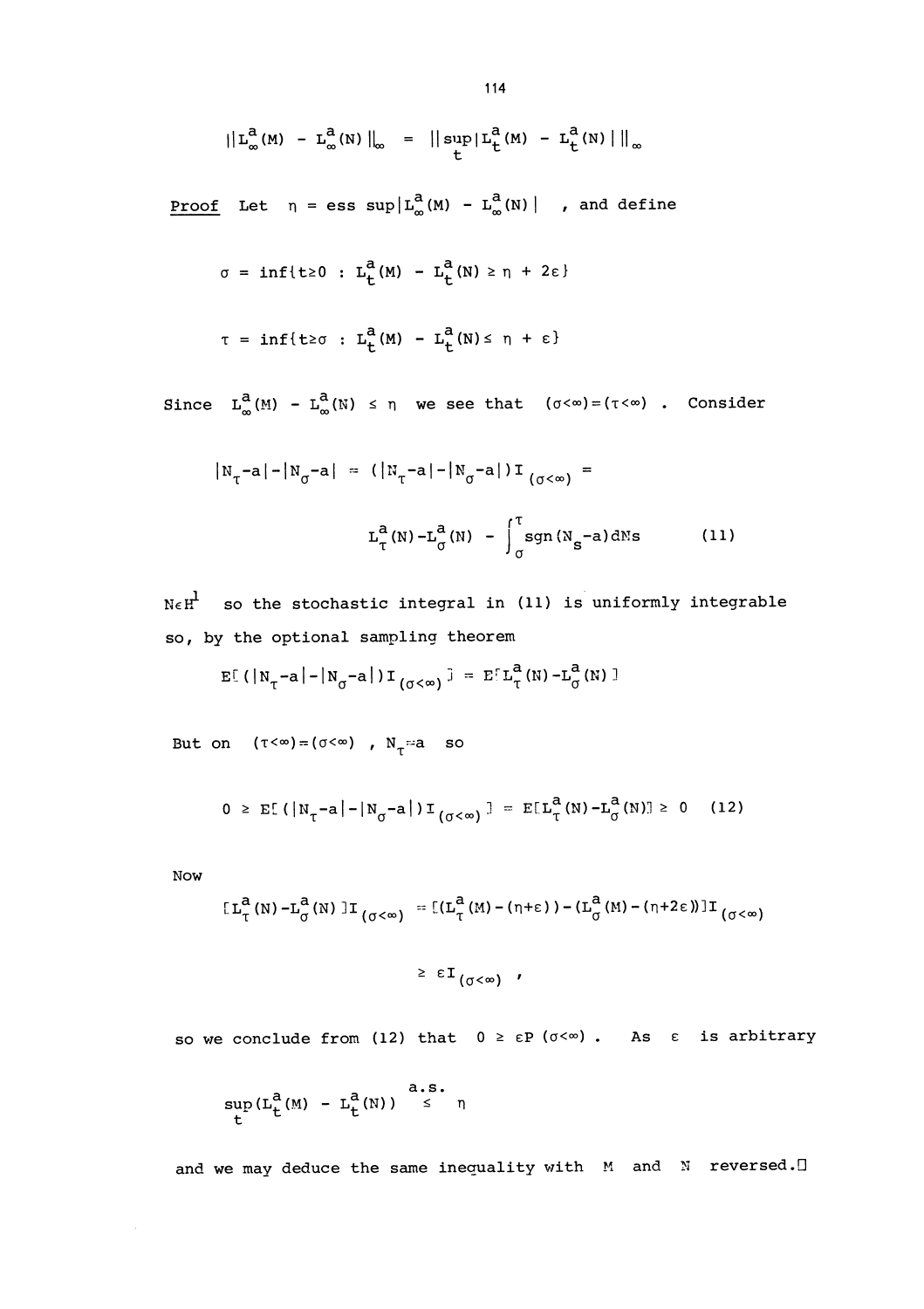Corollary 9 If M and N are in  $H^1$  with  $M \not\equiv M_0$  then  $M=N$ if and only if for each a  $L_{\infty}^{a}(M) = L_{\infty}^{a}(N)$ .

Proof The reverse implication is clear. Now suppose  $M_0 = N_0$ then, since  $D_m = 0$ , theorem 1 implies that  $E(M-N) \stackrel{*}{\sim} = 0$  so that  $M=N$  . Suppose now  $M_0 \neq N_0$  , set  $v=inf\{t\geq 0 : |M_t-M_0| \vee |N_t-N_0|\}$  $t=\frac{1}{2}|M_0-N_0|$  then, since the ranges of  $(M_+; t \le v)$  and  $(N_+; t \le v)$ are distinct we may conclude that  $L_0^a(M) \wedge L_0^a(N) \cap 0$  but  $L_0^a(M) = L_0^a(N)$  so  $L_0^a(M) = L_0^a(N) = 0$  a $\in \mathbb{R}$  and so we conclude that  $E((M-M_0)_\infty^*)=0$  and so  $M_0=M_+$  for  $t\leq v$  and thus (v:so) and M=M<sub>O</sub> which contradicts the initial assumption. □<br><u>Remark</u> In fact, to conclude that M=N, it is sufficient that  $\overline{\mathrm{L}}_{\infty}^{a}(M) = \mathrm{L}_{\infty}^{a}(N)$  holds for all aerange  $(M)$ ; the proof is left to the reader.

#### Acknowledgements

The author would like to thank M.T. Barlow for suggesting this problem and would like to thank M.T. Barlow, M. Yor and D.P. Kennedy for helpful criticism on its presentation.

### References

- [1] Barlow, M.T. and Yor, M.: (Semi-) Martingale inequalities and local times. Z. Wahrscheinlichkeitstheorie verw. Gebiete 55, 237-254 (1981).
- [2] Barlow, M.T. and Yor, M.: Semimartingale inequalities via the Garsia-Rodemich-Rumsey lemma, and applications to local times. (To appear in Journal of Funct. Anal.)
- [3] Yor, M.: Sur la continuité des temps locaux associés à certaines semi-martingales. Temps Locaux. Astérisque. 52-53, 23-36 (1978).
- [4] Lenglart, E., Lépingle, D., Pratelli, M.: Présentation unifiée de certaines inégalités de la théorie des